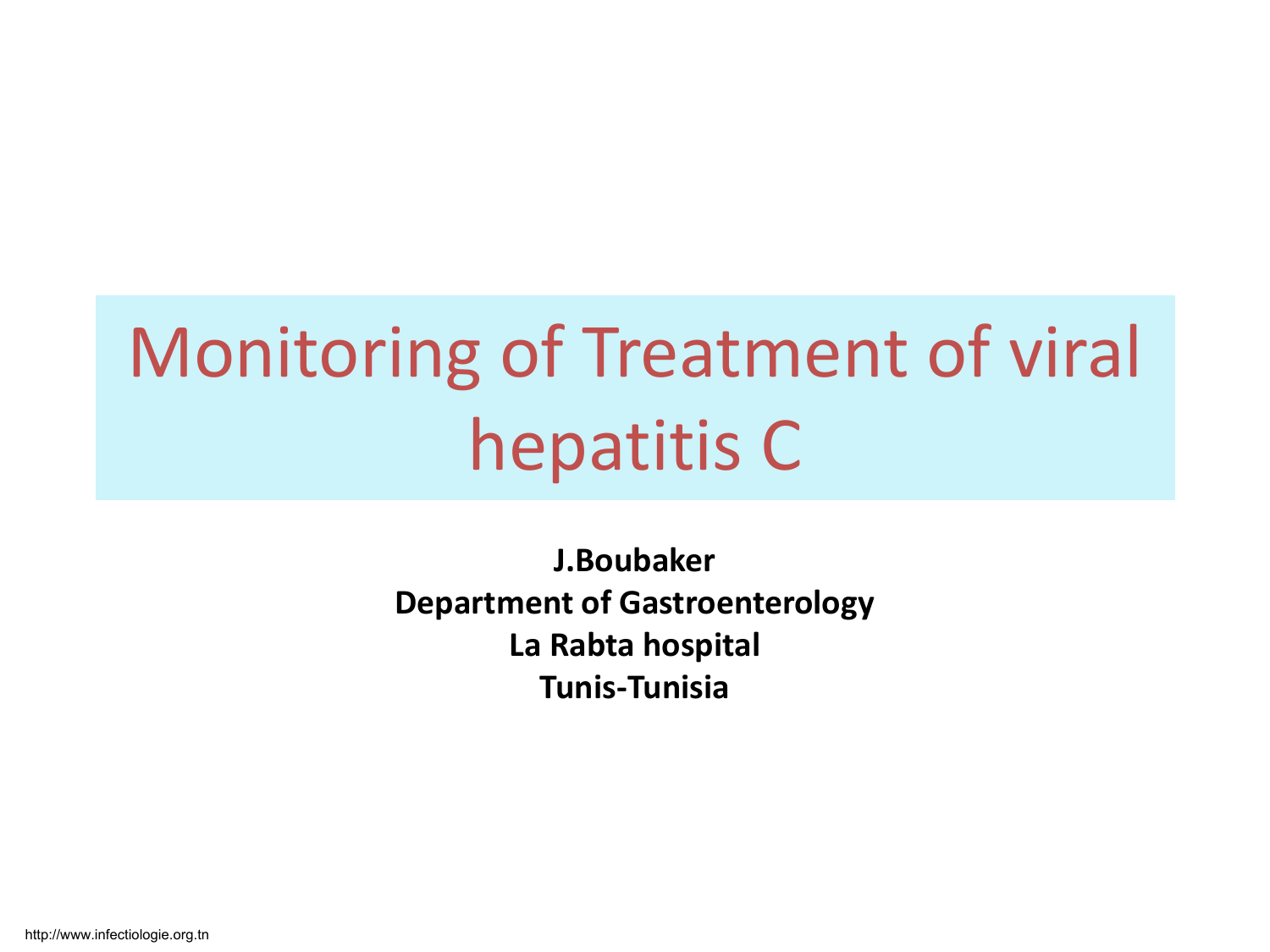### **Monitoring of Hepatitis C Treatment**

### **Aims of Monitoring :**

- **Evaluate Efficacy.**
- **P** Detect and Manage Side Effects.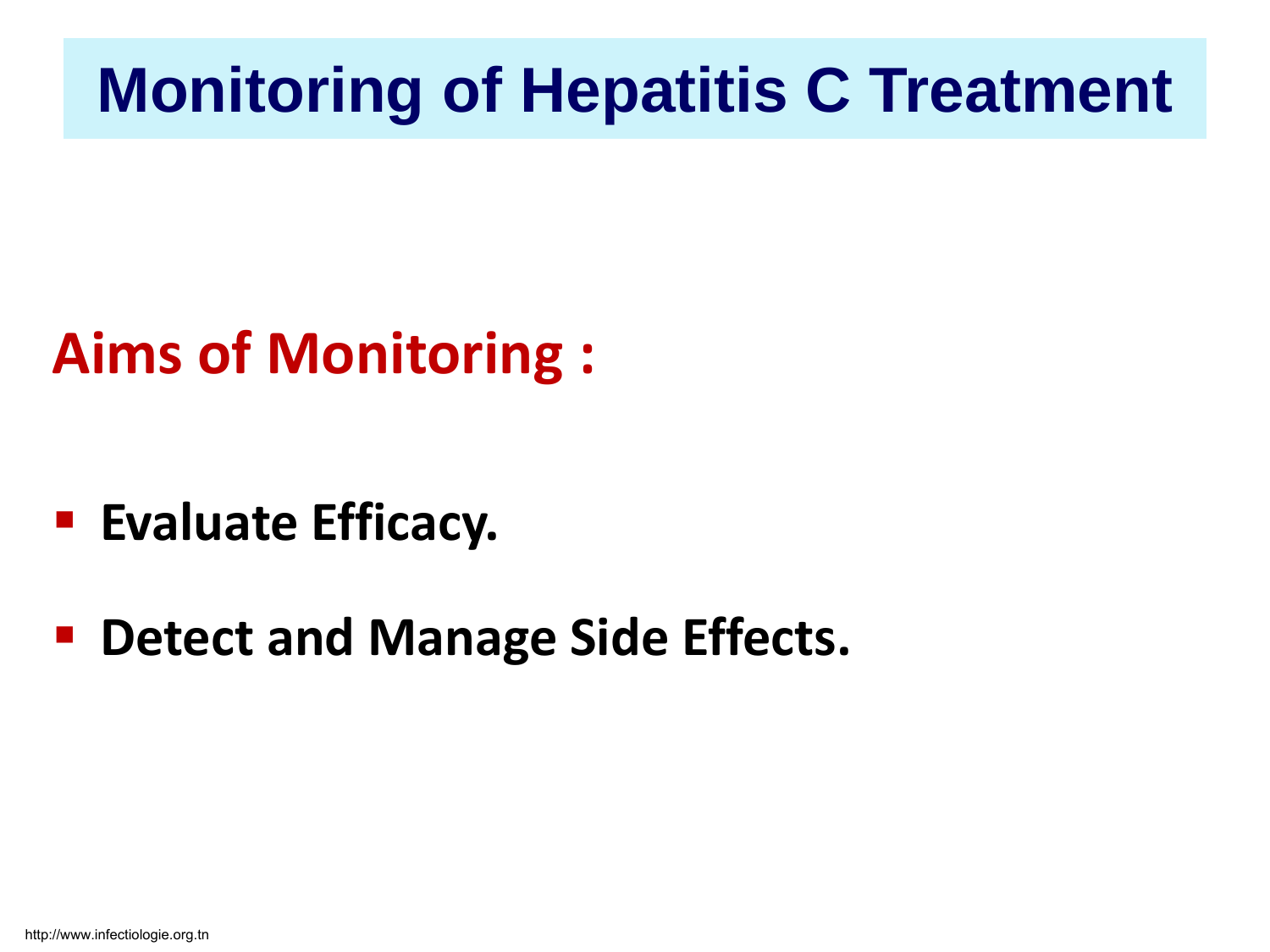## **Monitoring of Hepatitis C Treatment**

#### **For each patient**

- **Visit at week 4 and week 12**
- **Visit every 12 weeks until the end of treatment**
- **Visit 24 weeks after the end of therapy**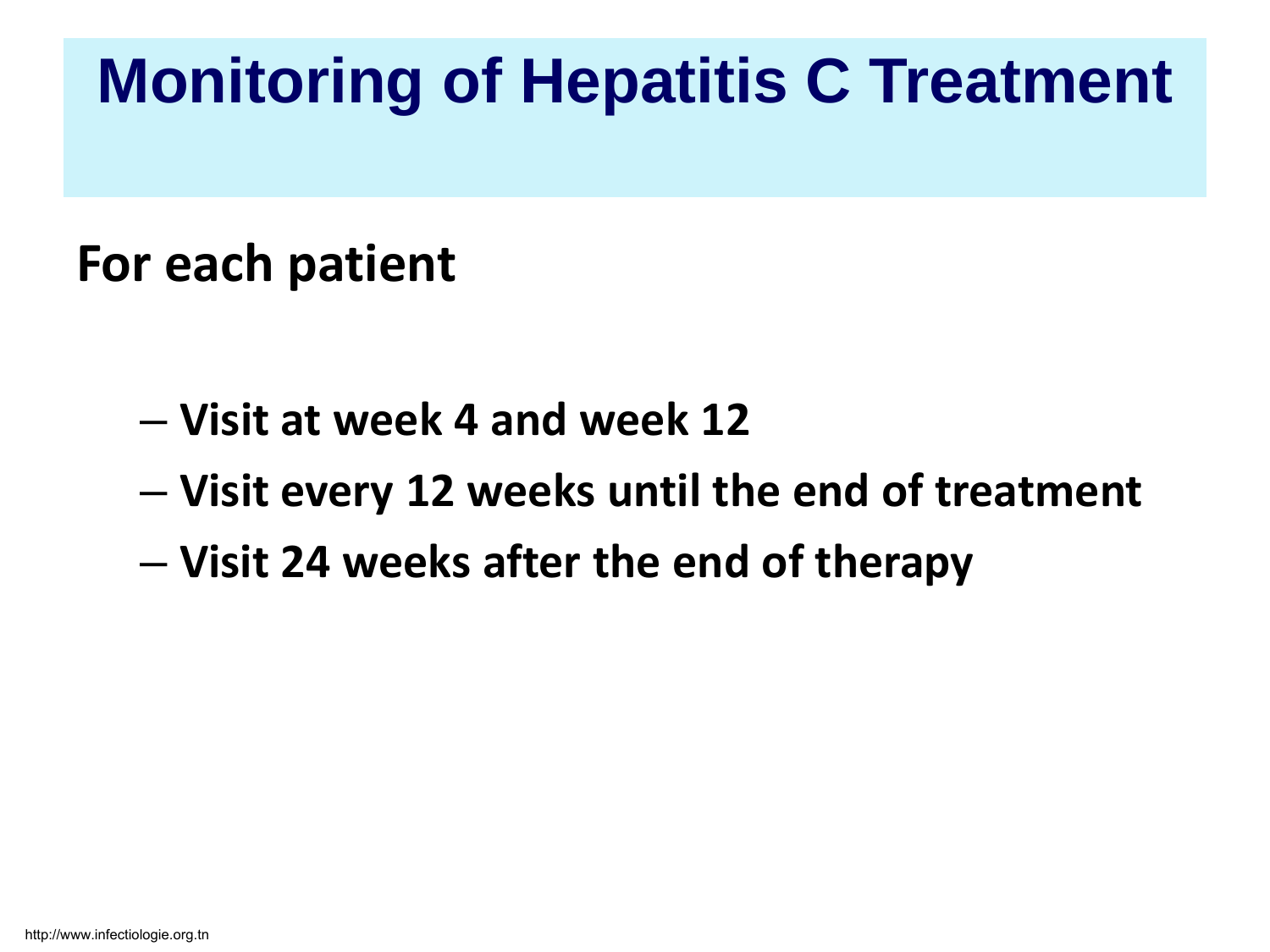### **Monitoring of Treatment Response**

#### **Genotype 1, 4, 5, 6**

**HCV RNA at week 4, 12, 24, 48 and 24 weeks after end of treatment.**

#### **Getotype 2, 3**

**HCV RNA at week 4,12, 24 and 24 weeks after end of treatment.**

### **If triple therapy with boceprevir HCV RNA at week 8**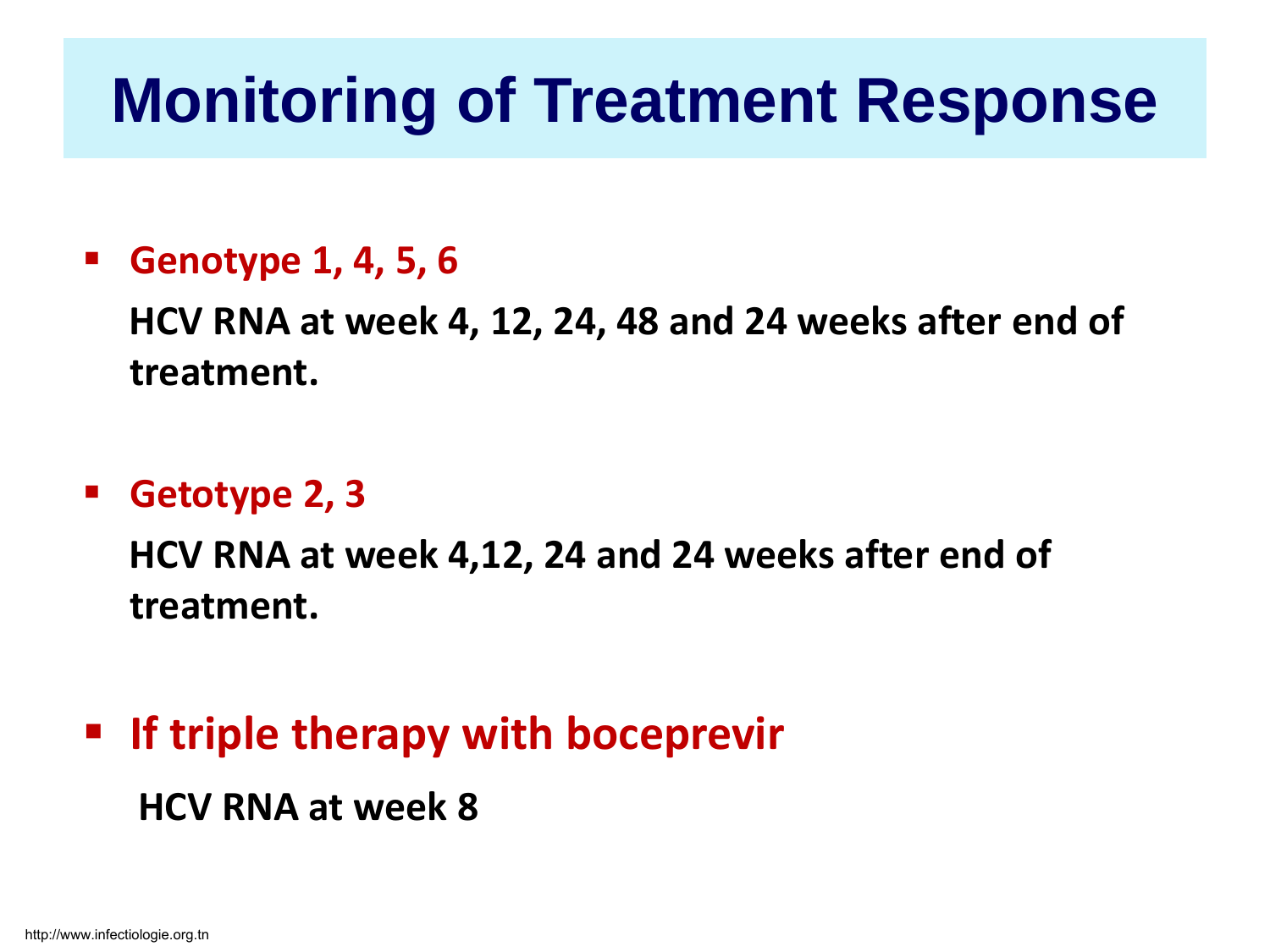## **Monitoring of Treatment response**

| <b>Chronic Hepatitis C Treatment Response categories</b> |                              |                                                                                                      |                                                    |  |
|----------------------------------------------------------|------------------------------|------------------------------------------------------------------------------------------------------|----------------------------------------------------|--|
| <b>Response</b>                                          |                              | <b>Time Frame</b>                                                                                    | <b>Result</b>                                      |  |
| <b>RVR</b>                                               | Rapid viral response.        | After 4 weeks of treatment                                                                           | <b>HCV RNA undetectable</b>                        |  |
| <b>eRVR</b> extended rapid viral<br>response             |                              | After 4 and 12 weeks of<br>treatment                                                                 | <b>HCV RNA undetectable</b>                        |  |
| <b>EVR</b>                                               | Early viral response         | After 12 weeks of treatment                                                                          | $\geq$ 2 log10 HCV RNA decrease                    |  |
| <b>Null Responder</b>                                    |                              | After 12 weeks of treatment                                                                          | < 2 log10 HCV RNA decrease                         |  |
| <b>Partial Responder</b>                                 |                              | After 24 weeks of treatment                                                                          | > 2 log10 HCV RNA decrease<br>but still detectable |  |
| <b>ETR</b>                                               | End of treatment<br>response | At end of treatment                                                                                  | <b>HCV RNA undetectable</b>                        |  |
| <b>SVR</b>                                               | Sustained viral response     | 24 weeks after treatment<br>completed                                                                | <b>HCV RNA undetectable</b>                        |  |
| <b>Relapse</b>                                           |                              | Undetectable HCV RNA at the end of treatment, but detectable<br>sometime after treatment is stopped. |                                                    |  |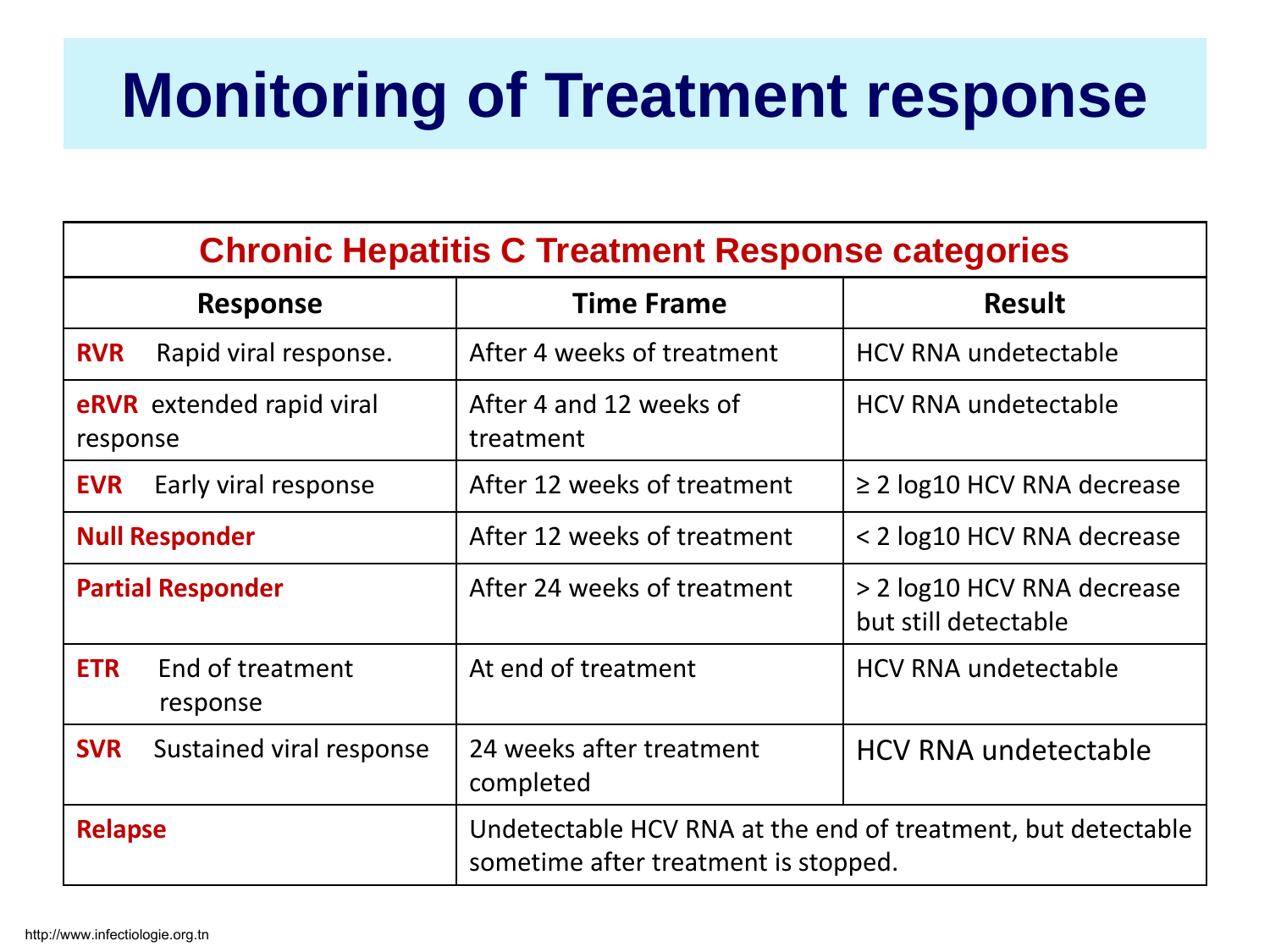## **Monitoring of Treatment Response dual therapy duration**

#### **Genotype 1, 4, 5, 6**

- **If RVR : 48 or 24 weeks.**
- **If EVR and partial response : 48 or 72 weeks.**

#### **Genotype 2, 3**

- **If RVR : 16 weeks**
- **If RVR (-) : 24 weeks**

#### **Patients with cirrhosis**

**Same treatment regimen** 

### **Coinfection HIV – HCV**

**48 weeks regardless of genotype**

http://www.infectiologie.org.tn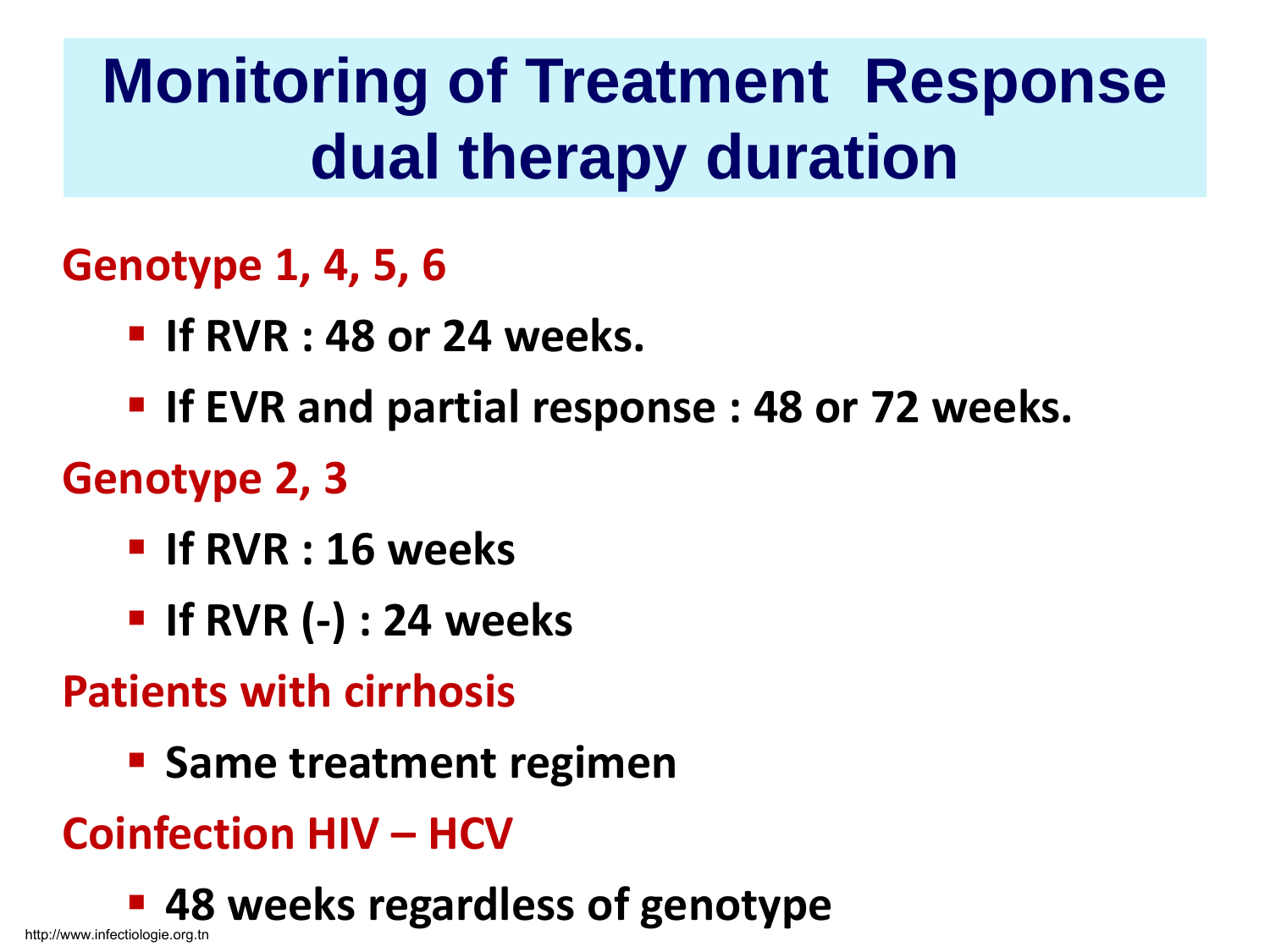## **Monitoring of Treatment Response Triple therapy duration**

### **Boceprevir**

- **F** Treatment naive with no cirrhosis
	- **28 weeks if HCV RNA (-) at week 8 and 24**
	- **48 weeks if HCV RNA (+) w8,<100 IU/ml w12,(-) w24**
- **Prior relapser with no cirrhosis** 
	- **36 weeks if HCV RNA (-) w8 and w24**
	- **48 weeks if HCV RNA (+) w8,<100 IU/ml w12,(-) w24**
- **E** Compensated cirrhosis
	- **48 weeks**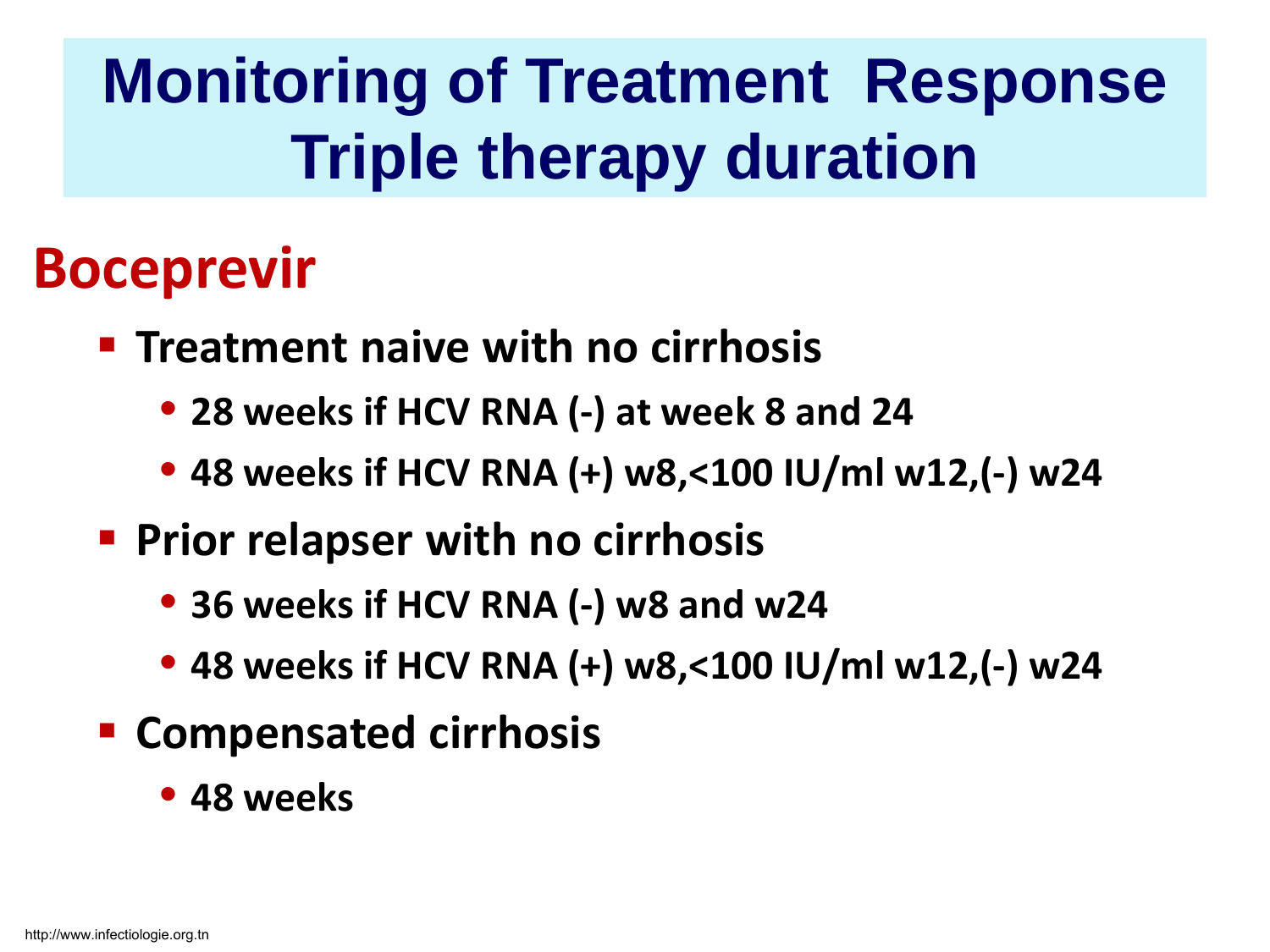**Monitoring of Treatment Response Triple therapy duration**

**Telaprevir**

**24 weeks**

**Naive or relapser with HCV RNA (-) at w 4 and 12** 

**48 weeks**

**Naive or relapser or compensated cirrhosis with HCV RNA < 1000 IU / ml at w 4-12 and (-) at w24**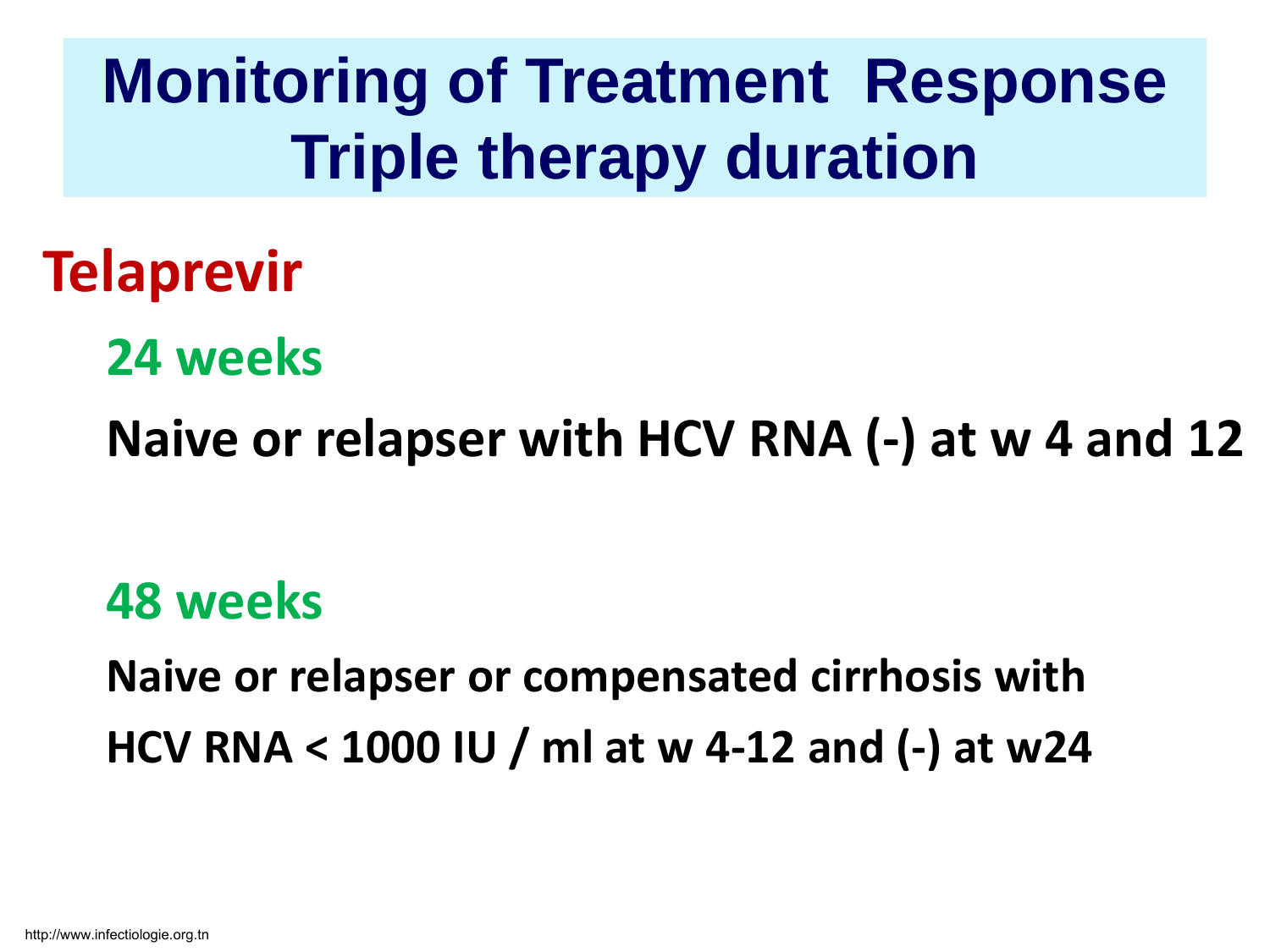## **Monitoring of Treatment Response Discontinuation of dual Therapy**

- **EVR (-) at W12**
- **EVR at w12 but detectable HCV RNA at w24**
- **Occurrence of side effects**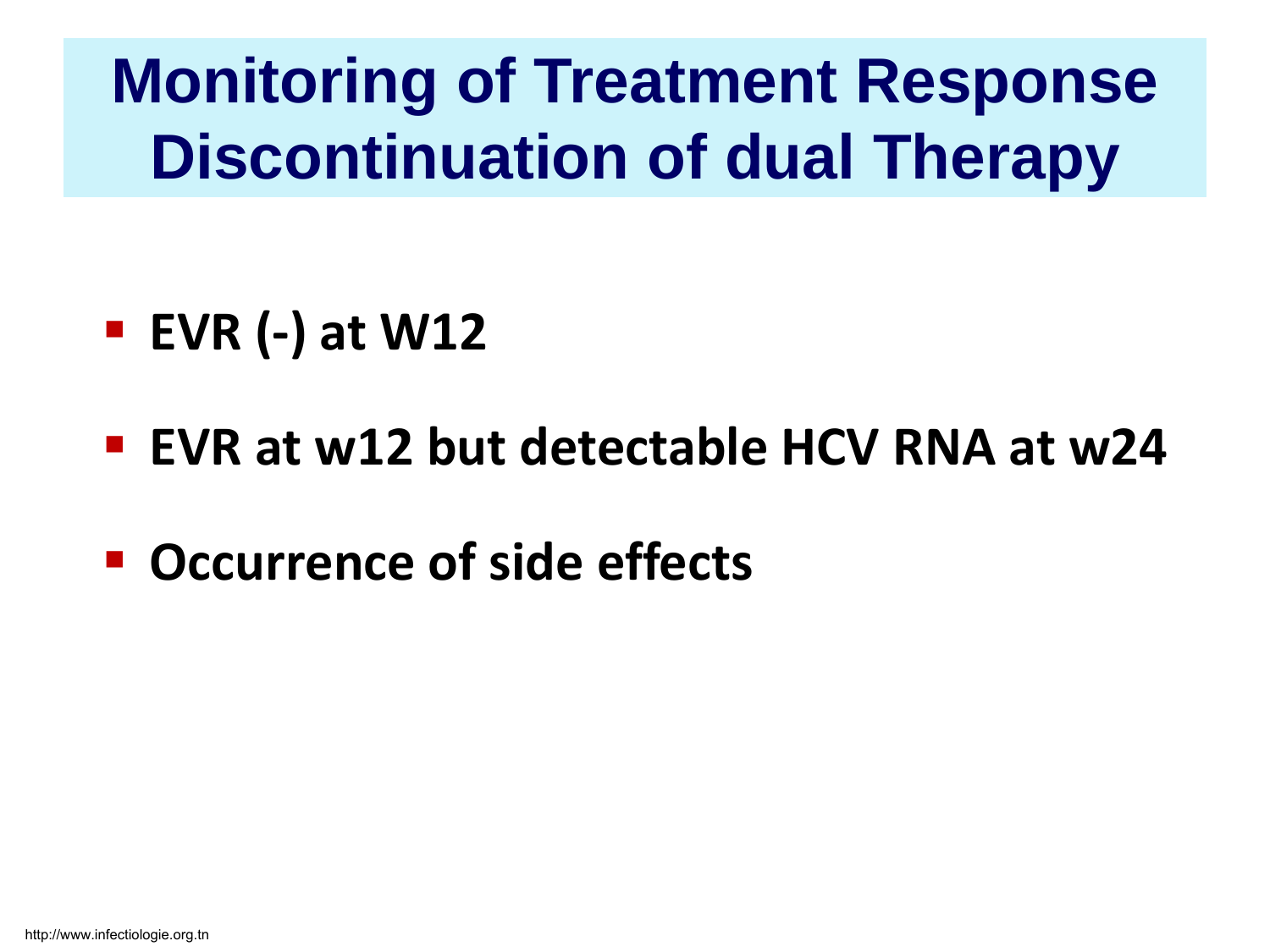### **Monitoring of Treatment Response early discontinuation of triple therapy**

### **Boceprevir**

- **HCV RNA > 100 IU /ml at w12** *or*
- **HCV RNA (+) at w24** *or*
- **↗HCV RNA > 1 log on treatment**

### **Telaprevir**

- **HCV RNA > 1000 IU /ml at w 4 or 12** *or*
- **HCV RNA (+) at w24** *or*
- **↗HCV RNA > 1 log on treatment**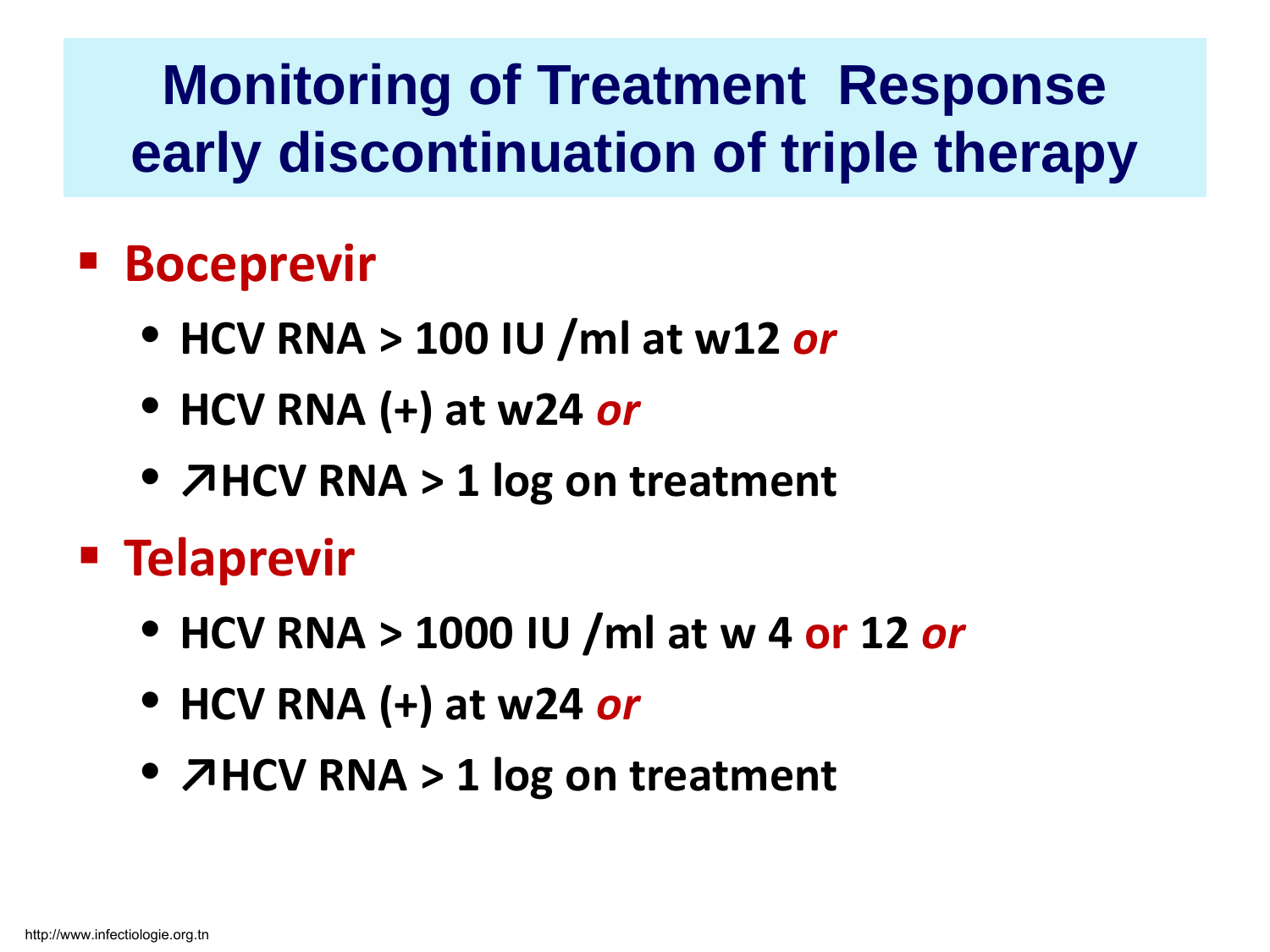Genotype 2 and 3

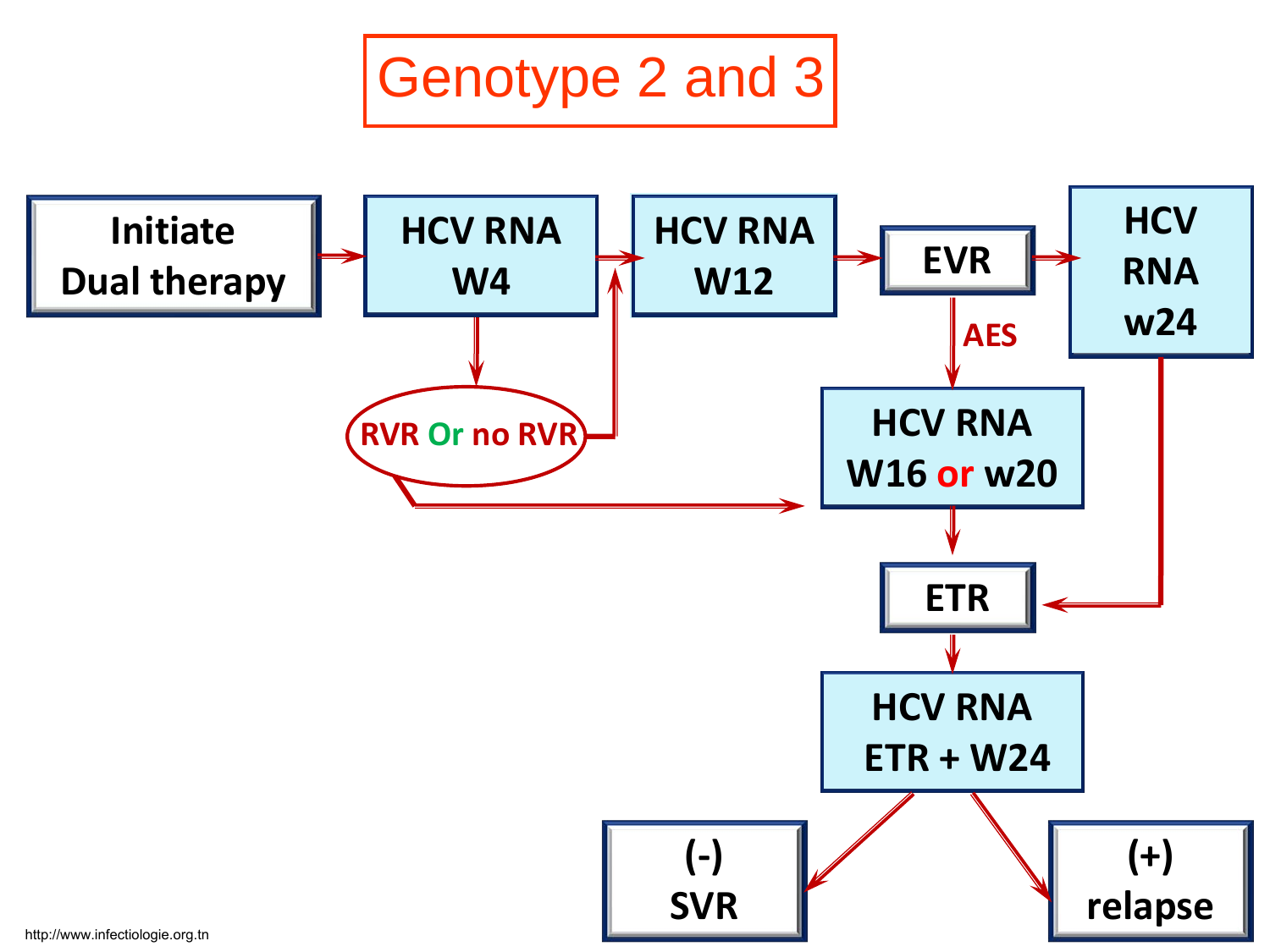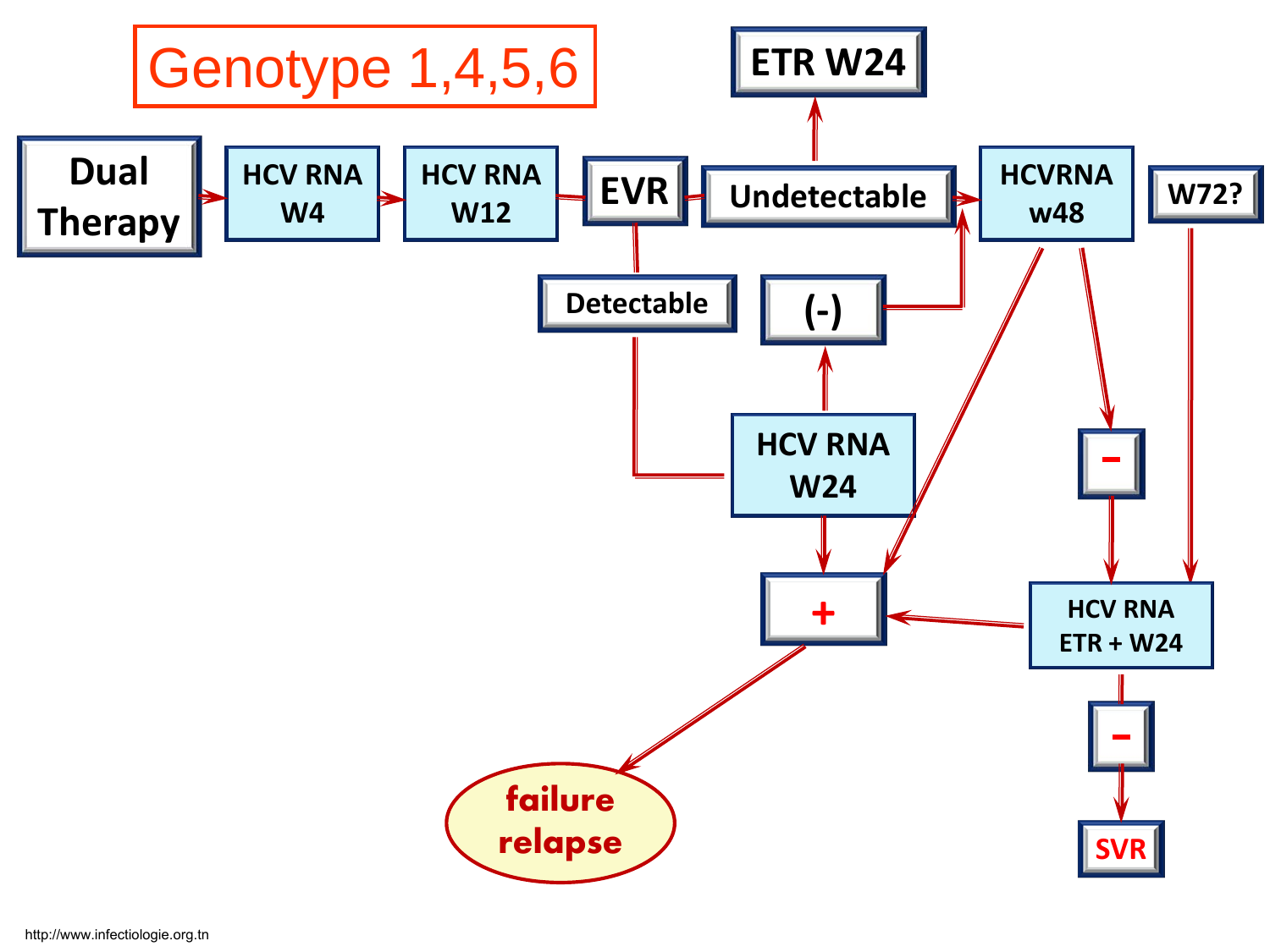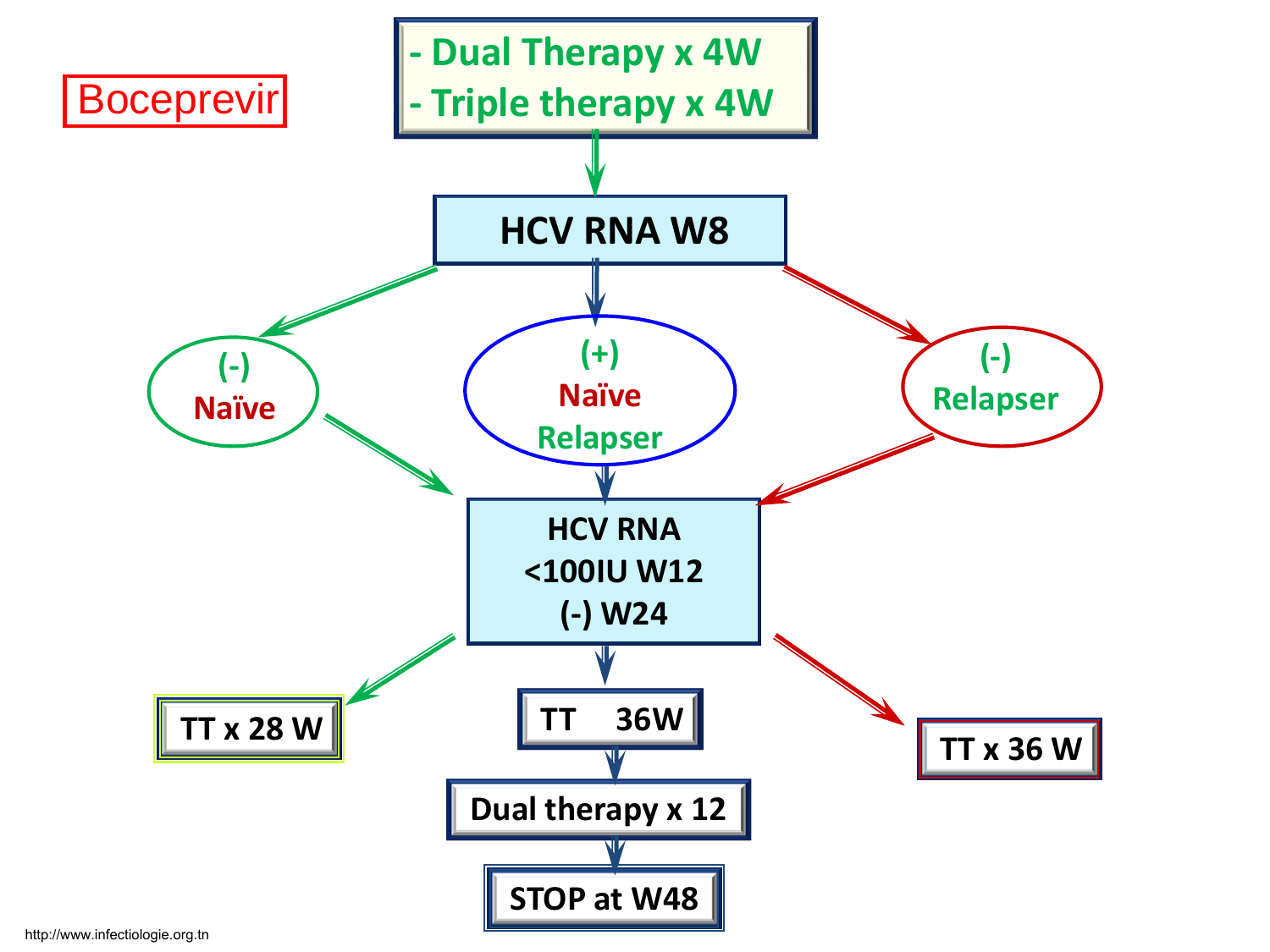

http://www.infectiologie.org.tn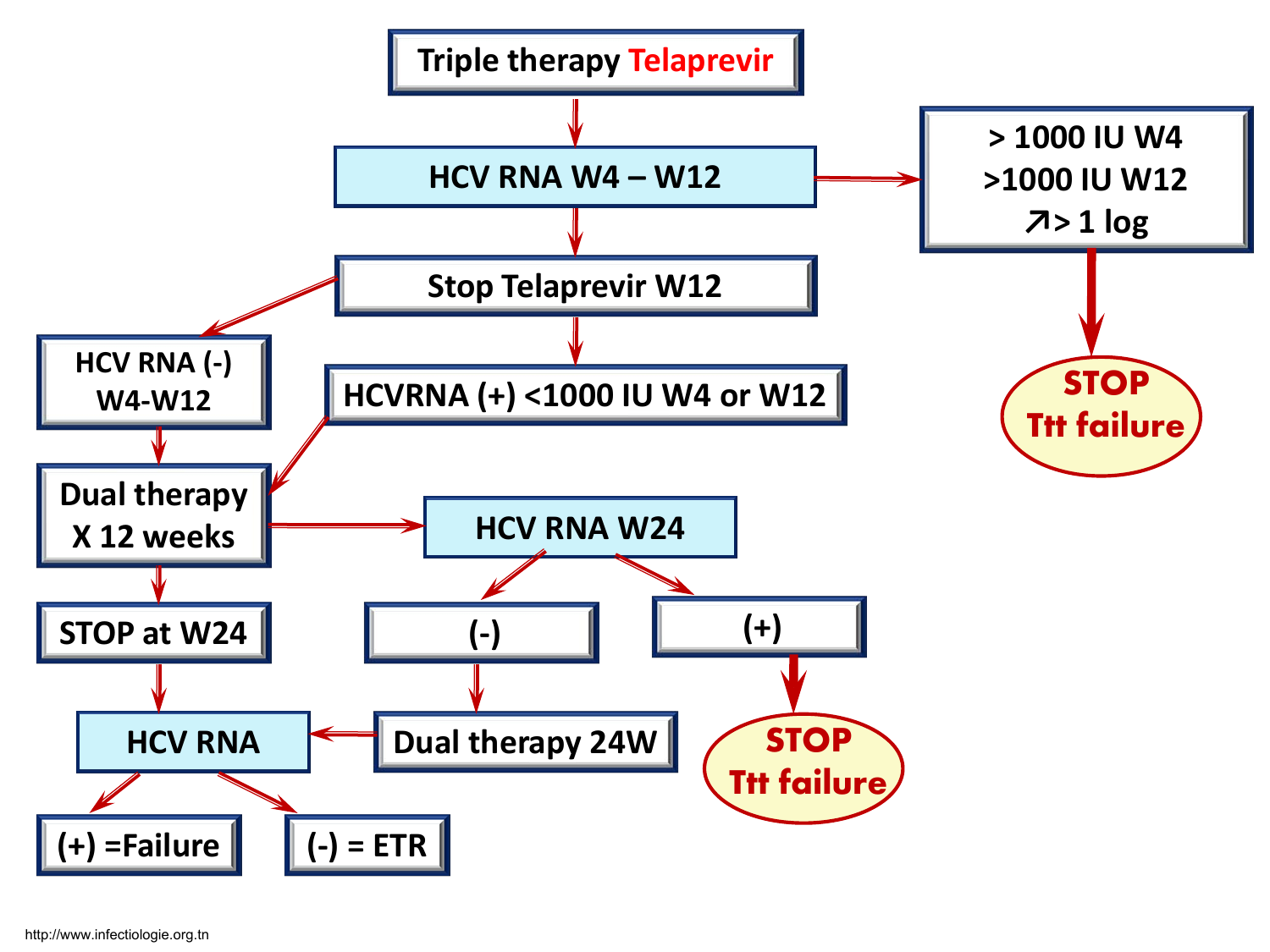## **Detection and Management of Side Effects**

#### **At each visit assess common toxicities**

- **Filu like symptoms.**
- **Mood changes.**
- **Dyspnea cough.**
- **Visual disturbances.**
- **Chest pain.**
- **Hair loss.**
- **Thyroid dysfunction**
- **Rashes.**
- **Dysgeusia.**
- **Hematologic toxicity.**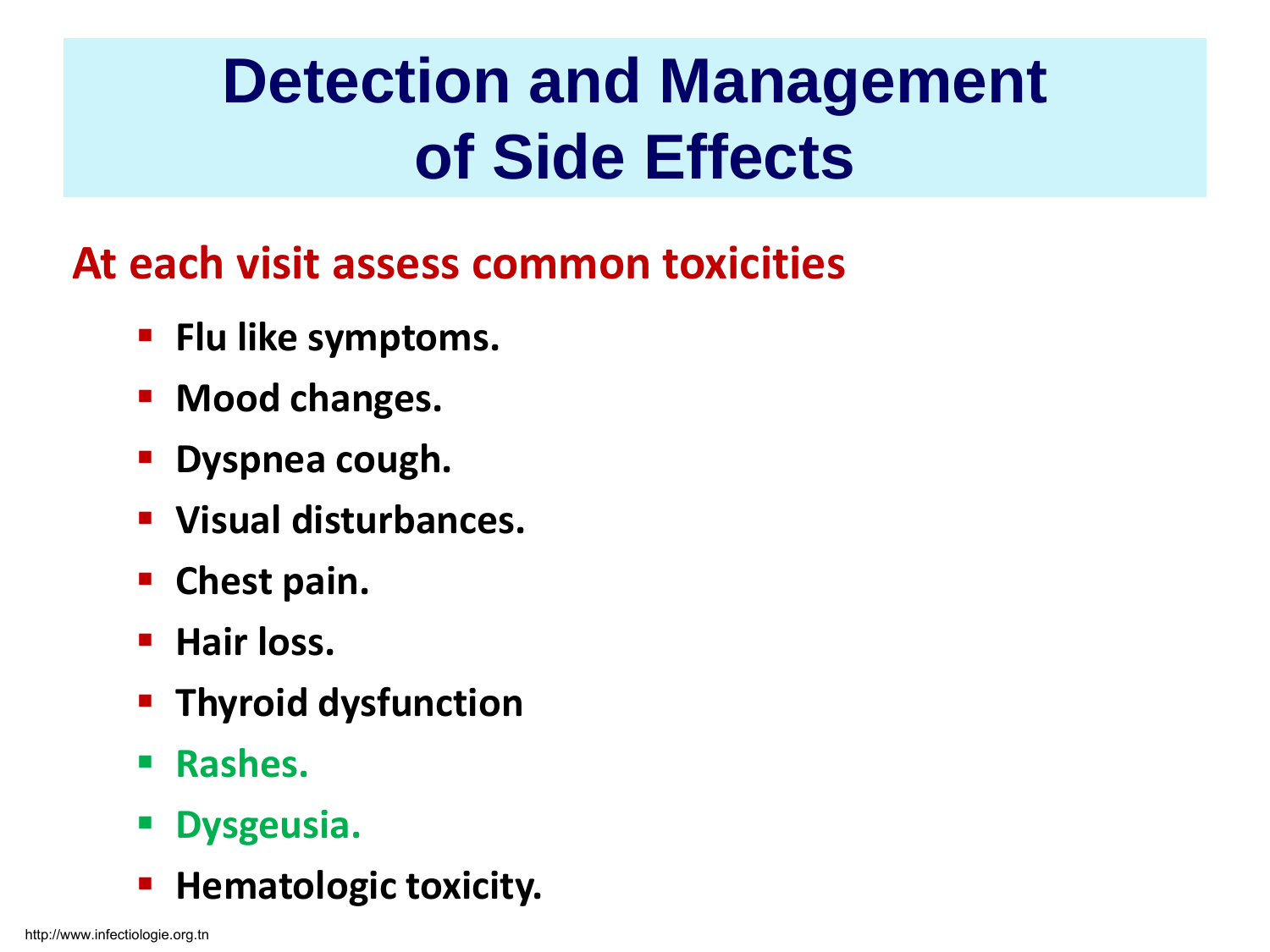| <b>Hemoglobin</b> |                                                                                                                                                                                                        |  |
|-------------------|--------------------------------------------------------------------------------------------------------------------------------------------------------------------------------------------------------|--|
| value             |                                                                                                                                                                                                        |  |
| $10-11$ g/dl      | Peginterfon $\rightarrow$ No change<br><b>Ribavirin</b><br>$\triangleright$ if no or minimal symptoms, then no dose modification.<br>$\triangleright$ if symptomatic, decrease ribavirin by 200 mg/day |  |
| $8.5 - 10$ g/dl   | Peginterferon $\rightarrow$ No change<br><b>Ribavirin</b><br>$\downarrow$ to 600 mg daily (200 mg AM & 400 mg PM)                                                                                      |  |
| $< 8.5$ g/dl      | $\Box$ Perginterferon $\rightarrow$ No change<br><b>Ribavirin</b><br>Discontinue until resolved.                                                                                                       |  |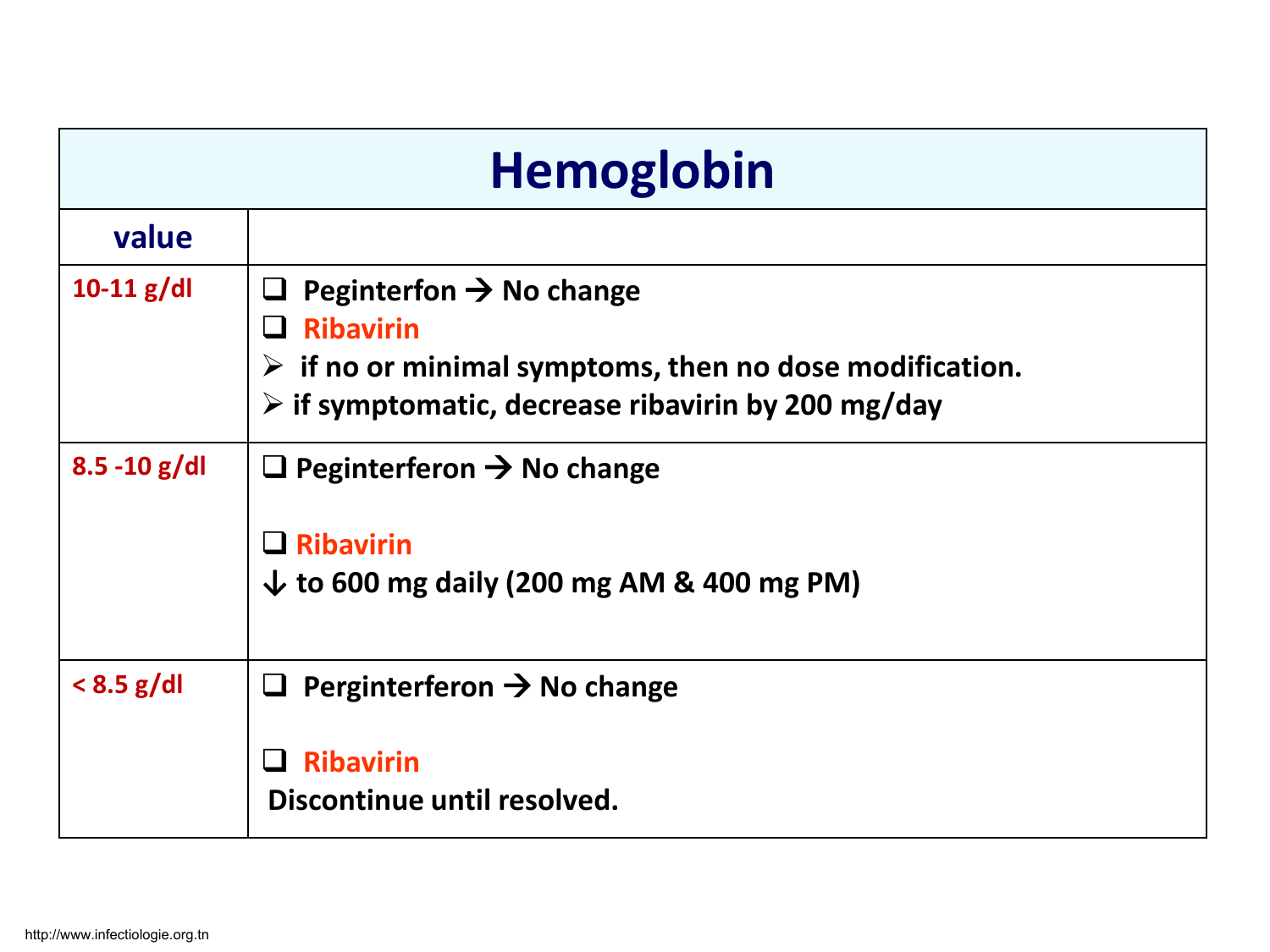## **Candidates for erythropoietin**

- **Rule out other causes of anemia, if anemia persists at 2 weeks after reducing Ribavirin then consider erythropoietin, especially if the patient demonstrates a virologic response.**
- **Erythropoietin should be considered primarily for patients who are cirrhotic, post-transplant, or HIV/HCV co-infected.**

#### **Goal : hemoglobin 12 g/dl**

 **Note : if hemoglobin is < 12 g/dl for over 4 weeks at the reduced/adjuste dose, then discontinue Ribavirin.**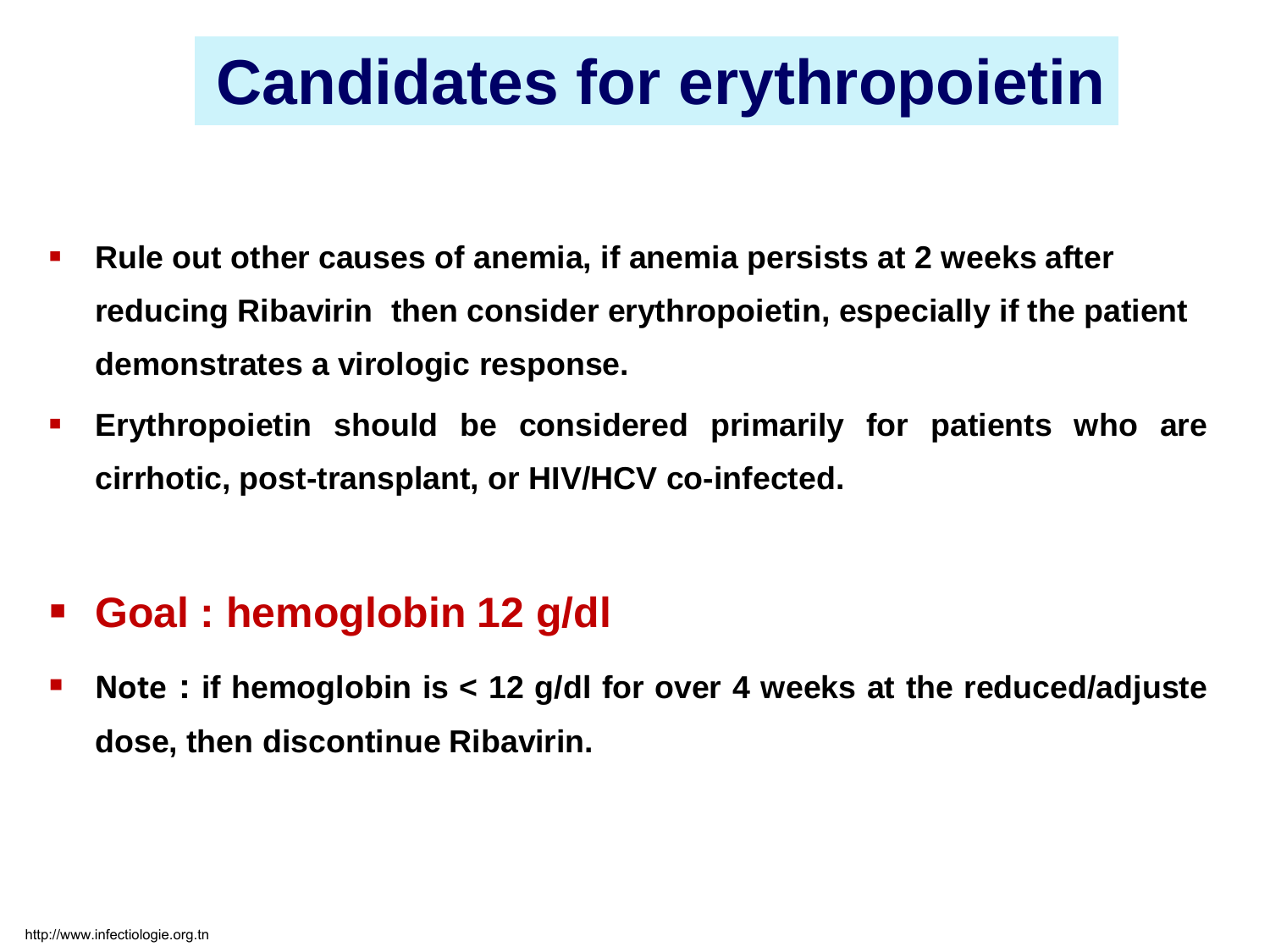| <b>Absolute Neutrophil Count (ANC)</b> |                                                                                                                                                                                                                                                           |  |  |  |
|----------------------------------------|-----------------------------------------------------------------------------------------------------------------------------------------------------------------------------------------------------------------------------------------------------------|--|--|--|
| <b>Value</b>                           |                                                                                                                                                                                                                                                           |  |  |  |
| < 750                                  | $\Box$ Peginterferon<br>$\triangleright$ Peginterferon alfa 2a $\rightarrow$ Reduce dose to 135<br>microgram/week (75 % dose).<br>$\triangleright$ Peginterferon alfa 2b $\rightarrow$ Reduce to a 50 % dose<br>$\Box$ Ribavirin $\rightarrow$ No change. |  |  |  |
| < 500                                  | <b>Q</b> Peginterferon & Ribavirin $\rightarrow$ Discontinue both until resolved.                                                                                                                                                                         |  |  |  |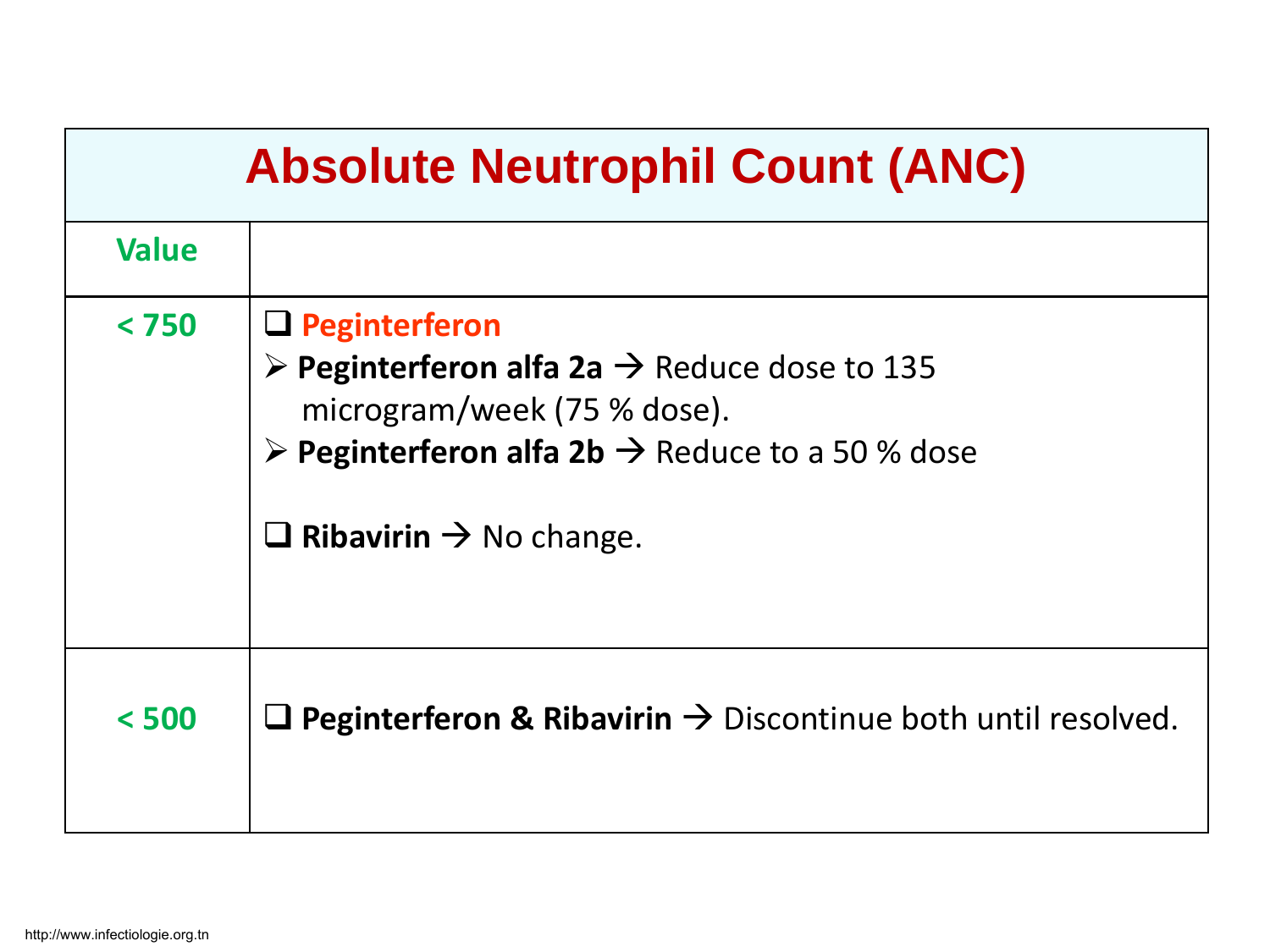#### **Granulocyte Colony Stimulating Factor (G-CSF)**

- **If the patient is responding to treatment and neutropenia persists despite reduced peginterferon dose**
- **Consider G-CSF for patients who are cirrhotic, posttransplant, or HIV/HCV co-infected.**
- **Goal : ANC >1500**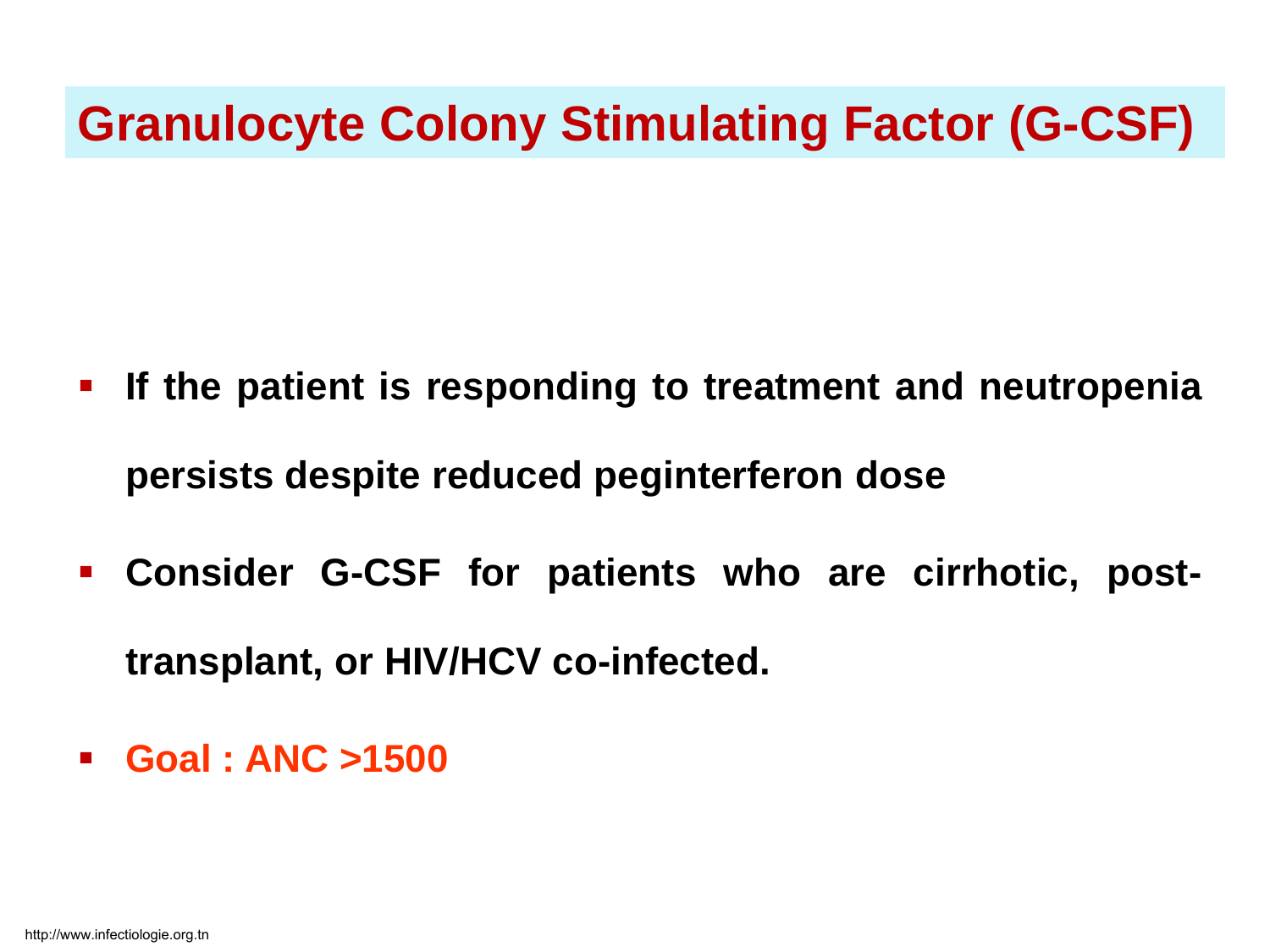| <b>Value</b>      | <b>Platelets</b>                                                                                                                                                                                                                                                                           |
|-------------------|--------------------------------------------------------------------------------------------------------------------------------------------------------------------------------------------------------------------------------------------------------------------------------------------|
| $\prec$<br>50.000 | $\Box$ Peginterferon<br>$\triangleright$ Peginterferon alfa 2a $\rightarrow$ Reduce dosage to 90 micrograms/week<br>$(50 %$ dose)<br>$\triangleright$ Peginterferon alfa 2b $\rightarrow$ Discontinue until resolved.<br>$\Box$ Ribavirin<br>if on Peg-Intron, then discontinue Ribavirin. |
| $\prec$<br>25,000 | $\Box$ Peginterferon $\rightarrow$ Discontinue until resolved.<br>Ribavirin $\rightarrow$ Discontinue until resolved.                                                                                                                                                                      |